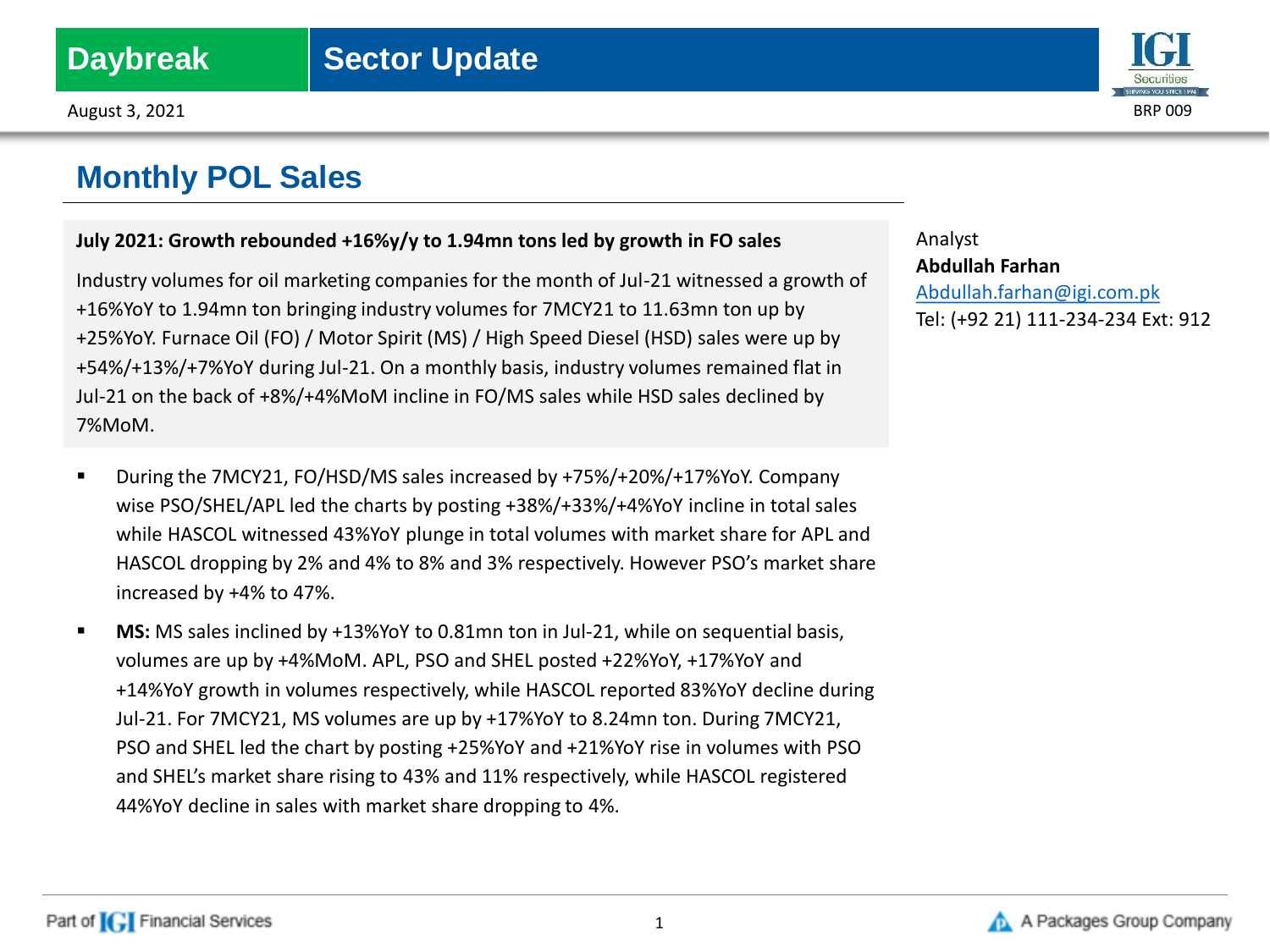

August 3, 2021 BRP 009

- **HSD:** HSD sales increased by +7%YoY to 0.72mn ton in Jul-21, while on monthly basis volumes are down by 7%MoM. This brings total 7MCY21 sales at 4.67mn ton up by +20%YoY. For 7MCY21, SHEL, PSO and APL led the charts with +45%YoY, +18%YoY and +5%YoY growth in sales with market share for SHEL increasing to 8% while PSO and APL market share decline by 1% each to 47% and 7% respectively. HASCOL registered 48%YoY decline in volumes during 7MCY21 with market share coming down to 3% from 7% in 7MCY20.
- **FO:** FO volumes increased by +54%YoY during Jul-21 to 0.37mn ton likely attributable to higher demand from IPPs compared to last year. Volumes are up by +8%MoM in Jul-21. As a result, total FO volumes are up by +75%YoY in 7MCY21 to 1.73mn ton. For 7MCY21, PSO, HASCOL and APL reported +3.6xYoY, +2.8xYoY and +2%YoY incline in sales with PSO's market share standing at 56% compared to 27% in 7MCY20.

**Outlook:** MS sales are likely to remain strong during 2HCY21 as automobile sales pick up along with introduction of new vehicles by new entrants such as KIA & Hyundai. HSD sales are likely to remain elevated amid pick up in commercial activity however rise in grey market sales and extended lockdowns may likely hurt volumetric growth. FO sales are likely to remain strong in coming months.

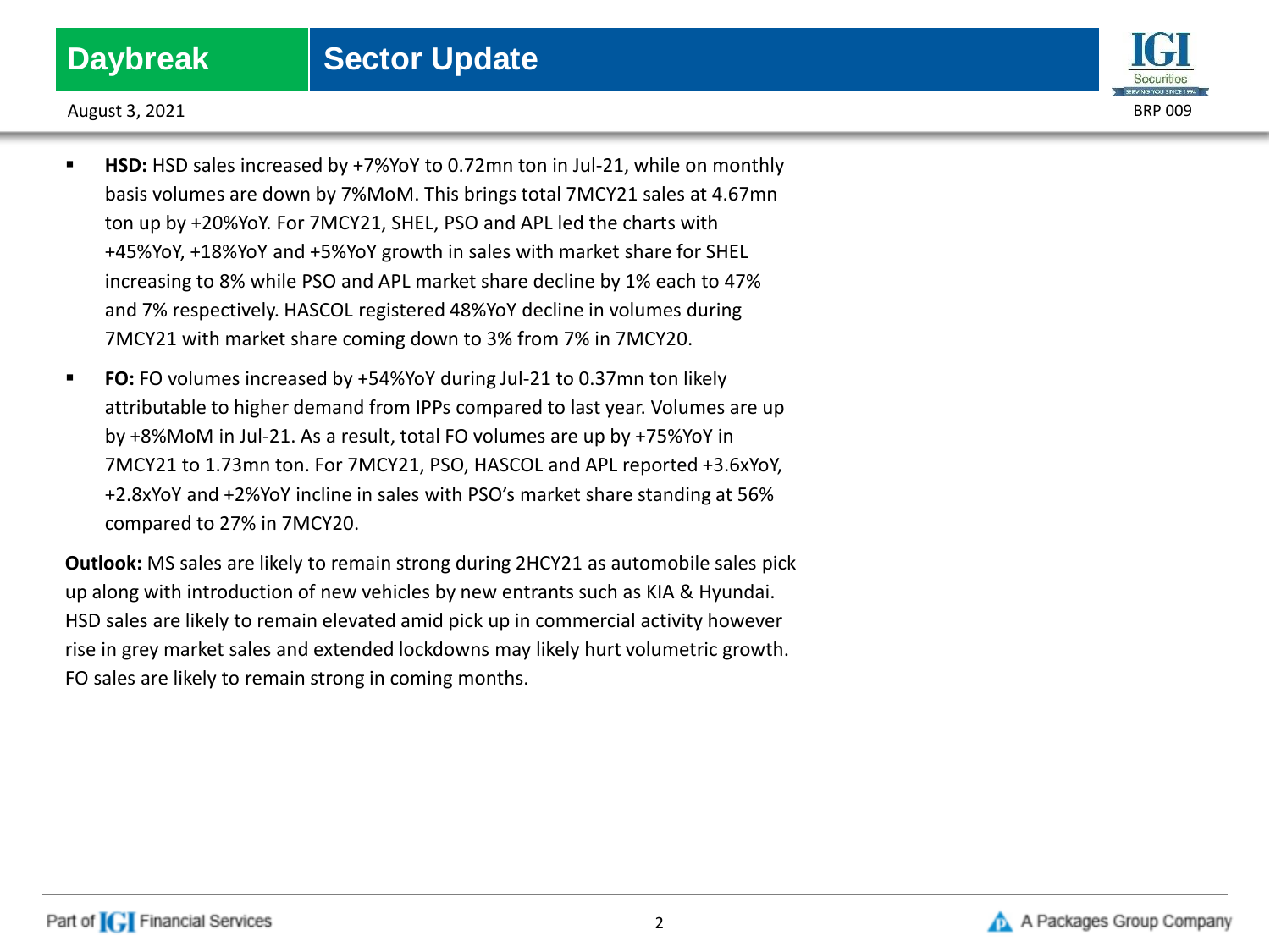August 3, 2021 **BRP 009** 

## **IGI** Securities

| <b>Exhibit: OMC's Monthly Sales Volume (Jul-21)</b> |          |               |            |               |                 |               |               |     |
|-----------------------------------------------------|----------|---------------|------------|---------------|-----------------|---------------|---------------|-----|
|                                                     |          |               |            |               | <b>Industry</b> |               |               |     |
| 000'tons                                            | $Jul-21$ | <b>Jun-21</b> | <b>MoM</b> | <b>Jul-20</b> | YoY             | <b>7MCY21</b> | <b>7MCY20</b> | YoY |
| <b>MS</b>                                           | 808.3    | 776.1         | 4%         | 718.4         | 13%             | 4,934.8       | 4,219.9       | 17% |
| <b>HSD</b>                                          | 720.9    | 775.9         | $-7%$      | 675.7         | 7%              | 4,672.9       | 3,900.4       | 20% |
| FO                                                  | 367.3    | 339.1         | 8%         | 238.3         | 54%             | 1,730.5       | 991.0         | 75% |
| Others                                              | 41.6     | 41.0          | 2%         | 31.5          | 32%             | 296.5         | 199.3         | 49% |
| <b>Total</b>                                        | 1,938.1  | 1,932.0       | 0%         | 1,663.9       | 16%             | 11,634.8      | 9,310.6       | 25% |

|              | <b>PSO</b> |        |     |               |       |               |         |      |
|--------------|------------|--------|-----|---------------|-------|---------------|---------|------|
| 000'tons     | $Jul-21$   | Jun-21 | MoM | <b>Jul-20</b> | YoY   | <b>5MCY21</b> | 5MCY20  |      |
| <b>MS</b>    | 384.2      | 321.8  | 19% | 327.8         | 17%   | 2,122.6       | l,702.0 | 25%  |
| <b>HSD</b>   | 340.1      | 354.9  | -4% | 342.4         | $-1%$ | 2,193.6       | 1,864.0 | 18%  |
| FO           | 255.1      | 212.4  | 20% | 114.1         | 123%  | 962.0         | 266.1   | 261% |
| Others       | 29 O       | 28.4   | 2%  | 22 5          | 29%   | 711 7         | 150.9   | 40%  |
| <b>Total</b> | .008.4     | 917.5  | 10% | 806.8         | 25%   | 5.489.9       | 3,983.0 | 38%  |

|            | <b>APL</b> |       |        |       |        |       |        |    |
|------------|------------|-------|--------|-------|--------|-------|--------|----|
|            | lul-21     |       |        |       |        | MCY21 | 5MCY20 | .  |
| <b>MS</b>  |            |       | 10%    | 51.2  | 22%    | 371.3 | 358.9  | 3% |
| <b>HSD</b> | 571        | 58.4  | $-2%$  | 48.5  | 18%    | 345.2 | 329.9  | 5% |
| <b>FO</b>  | 39.5       | 44.1  | $-11%$ | 62.9  | $-37%$ | 241.2 | 236.1  | 2% |
|            |            | 2 O   | $-18%$ |       | 16%    |       |        | 9% |
| iotal      | 162.5      | L62.9 |        | 166.5 |        |       |        | .  |

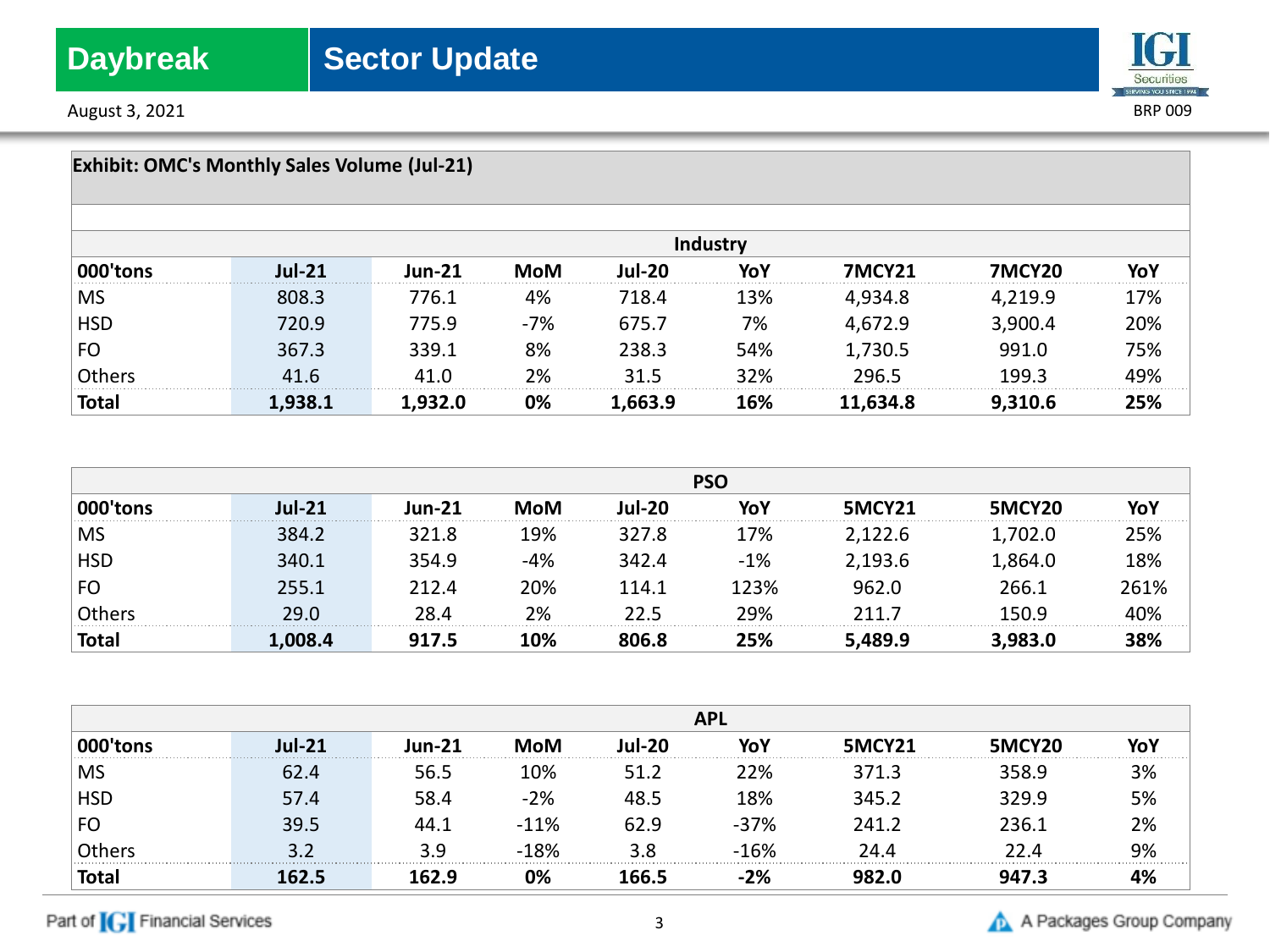August 3, 2021 BRP 009



| <b>Exhibit: OMC's Monthly Sales Volume (Jul-21)</b> |            |               |        |               |               |        |        |       |
|-----------------------------------------------------|------------|---------------|--------|---------------|---------------|--------|--------|-------|
|                                                     |            |               |        |               | <b>HASCOL</b> |        |        |       |
| 000'tons                                            | $\ln 1-21$ | <b>Jun-21</b> | MoM    | <b>Jul-20</b> | YoY           | 7MCY21 | 7MCY20 |       |
| <b>MS</b>                                           | 8.4        | 39.3          | $-78%$ | 48.8          | $-83%$        | 185.4  | 333.2  | 14%   |
| <b>HSD</b>                                          | 8.4        | 32.8          | $-74%$ | 40.5          | $-79%$        | 143.4  | 273.7  | -48%  |
| FO                                                  | 31.9       | 0.0           | 0%     | 2.5           | 1175%         | 31.9   | 32.8   | $-3%$ |
| Others                                              | 0.1        | 0.4           | $-70%$ | በ 1           | $-23%$        | 3.5    |        | 84%   |
| <b>Total</b>                                        | 48.9       | 72.5          | -33%   | 91.9          | -47%          | 364.2  | 641.0  |       |

|                            | <b>SHEL</b> |               |        |        |      |        |       |      |
|----------------------------|-------------|---------------|--------|--------|------|--------|-------|------|
|                            | $Jul-21$    | <b>Jun-21</b> | MoM    | Jul-20 | ΥიΥ  | 'MCY21 | ICY20 |      |
| <b>MS</b>                  |             | 81.6          | 2%     | 73.5   | L4%  | 530.3  | 437.7 | 21%  |
| <b>HSD</b>                 | 54.2        | 65.2          | $-17%$ | 49.7   | 9%   | 378.4  | 261.2 | 45%  |
| <b>FO</b>                  |             | 0.0           | 0%     | 0.0    | n/m  | 0.0    |       | 100% |
|                            |             | 52            | ı 7% i |        | ,२२% | 3N 4   |       | 223% |
| <b>Total</b>               | 143.9       | 152.0         |        | 125.0  | 15%  | 939.1  | 708.5 | 33%  |
| Source: IGI Research, OCAC |             |               |        |        |      |        |       |      |

Source: OCAC, IGI Research

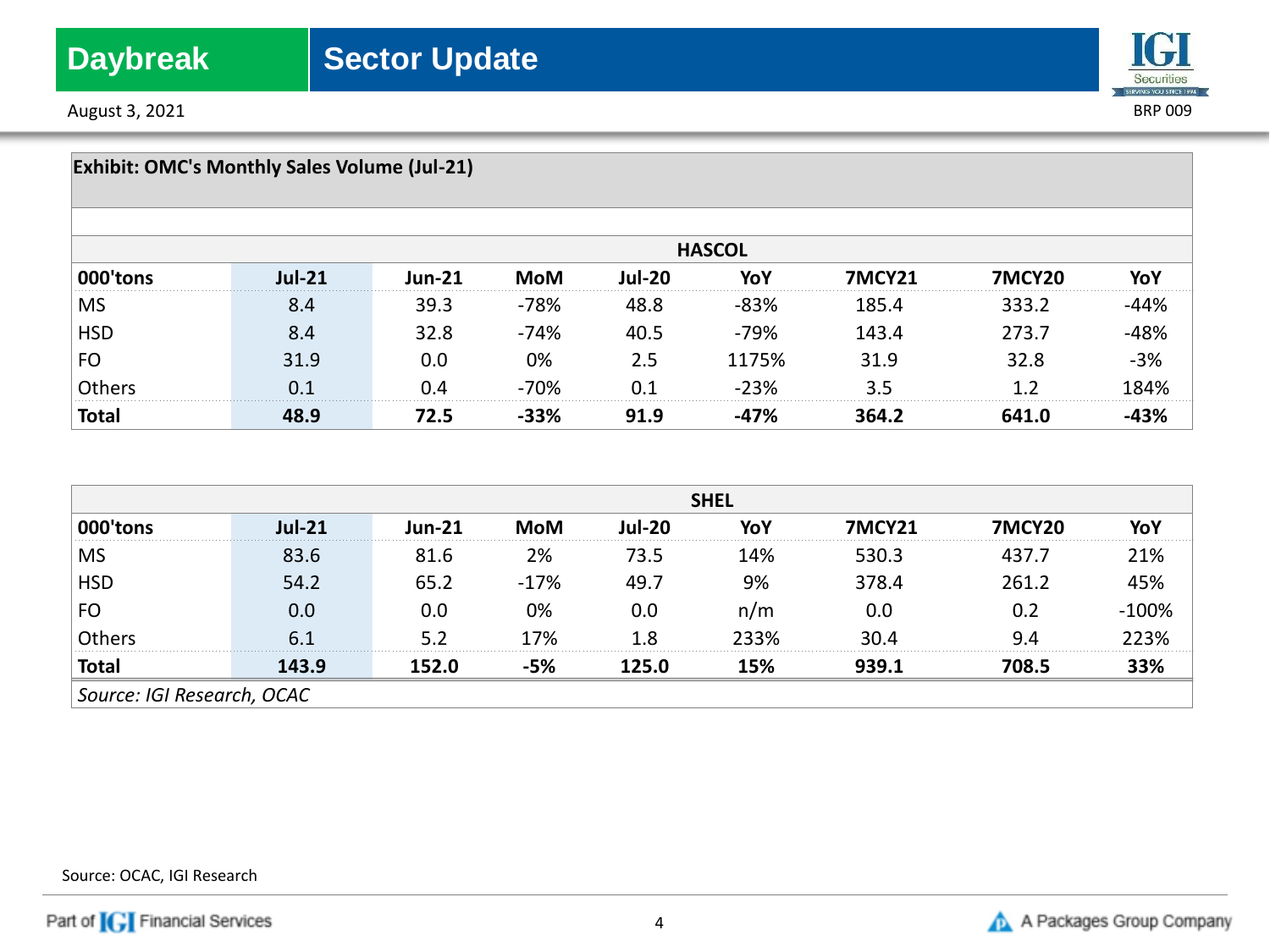## **Daybreak** | Sector Update

August 3, 2021 BRP 009





Source: OCAC, IGI Research

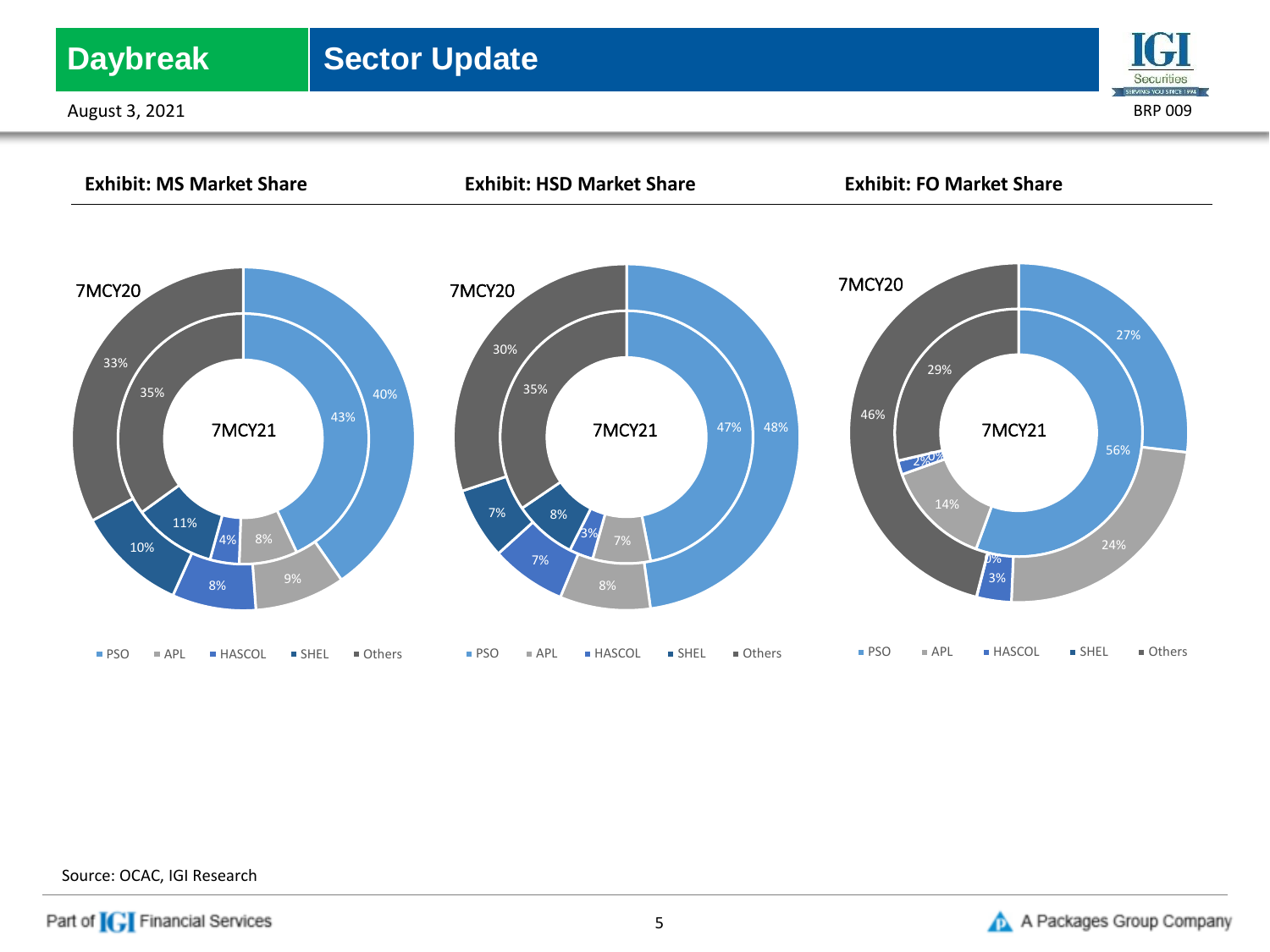# **Important Disclaimer and Disclosures**



August 3, 2021 BRP 009

**Research Analyst(s) Certification:** The Research Analyst(s) hereby certify that the views about the company/companies and the security/securities discussed in this report accurately reflect his or her or their personal views and that he/she has not received and will not receive direct or indirect compensation in exchange for expressing specific recommendations or views in this report. The analyst(s) is principally responsible for the preparation of this research report and that he/she or his/her close family/relative does not own 1% or more of a class of common equity securities of the following company/companies covered in this report.

**Disclaimer:** The information and opinions contained herein are prepared by IGI Finex Securities Limited and is for information purposes only. Whilst every effort has been made to ensure that all the information (including any recommendations or opinions expressed) contained in this document (the information) is not misleading or unreliable, IGI Finex Securities Limited makes no representation as to the accuracy or completeness of the information. Neither, IGI Finex Securities Limited nor any director, officer or employee of IGI Finex Securities Limited shall in any manner be liable or responsible for any loss that may be occasioned as consequence of a party relying on the information. This document takes no account of the investment objectives, financial situation and particular needs of investors, who shall seek further professional advice before making any investment decision. The subject Company (ies) is a client of the IGI Finex Securities Limited and IGI Finex Securities offers brokerage services to subject company (ies) on a regular basis, in line with industry practice. This document and the information may not be reproduced, distributed or published by any recipient for any purpose. This report is not directed or intended for distribution to, or use by any person or entity not a client of IGI Finex Securities Limited, else directed for distribution.

**Rating system:** IGI Finex Securities employs three tier ratings system, depending upon expected total return (return is defined as capital gain exclusive of tax) of the security in stated time period, as follows:

| Recommendation                    | <b>Rating System</b>                                                                                               |
|-----------------------------------|--------------------------------------------------------------------------------------------------------------------|
| Buy                               | If target price on aforementioned security (ies) is more than $10\%$ , from its last closing price (s)             |
| Hold                              | If target price on aforementioned security (ies) is in between $-10\%$ and $10\%$ , from its last closing price(s) |
| <b>Sell</b>                       | If target price on aforementioned security (ies) is less than $-10\%$ , from its last closing price (s)            |
| <b>Time Horizon:</b> $Dec - 2021$ |                                                                                                                    |

**Valuation Methodology:** The analyst(s) has used following valuation methodology to arrive at the target price of the said security (ies):

### **RBDCF** (Reserve Based DCF Valuation)

Risk: Investment in securities are subject to economic risk, market risk, interest rate risks, currency risks, and credit risks, political and geopolitical risks. The performance of company (ies) covered herein might unfavorably be affected by multiple factors including, business, economic, and political conditions. Hence, there is no assurance or guarantee that estimates, recommendation, opinion, etc. given about the security (ies)/company (ies) in the report will be achieved.

**Basic Definitions and Terminologies used: Target Price**: A price target is the projected price level of a financial security stated by an investment analyst or advisor. It represents a security's price that, if achieved, results in a trader recognizing the best possible outcome for his investment, **Last Closing:** Latest closing price, **Market Cap.:**  Market capitalization is calculated by multiplying a company's shares outstanding by current trading price. **EPS:** Earnings per Share. **DPS:** Dividend per Share. **ROE:** Return on equity is the amount of net income returned as a percentage of shareholders' equity. **P/E:** Price to Earnings ratio of a company's share price to its per-share earnings. **P/B:** Price to Book ratio used to compare a stock's market value to its book value. **DY:** The dividend yield is dividend per share, divided by the price per share.

IGI Finex Securities Limited

**Research Analyst(s)** Research Identity Number: BRP009

© Copyright 2021 IGI Finex Securities Limited